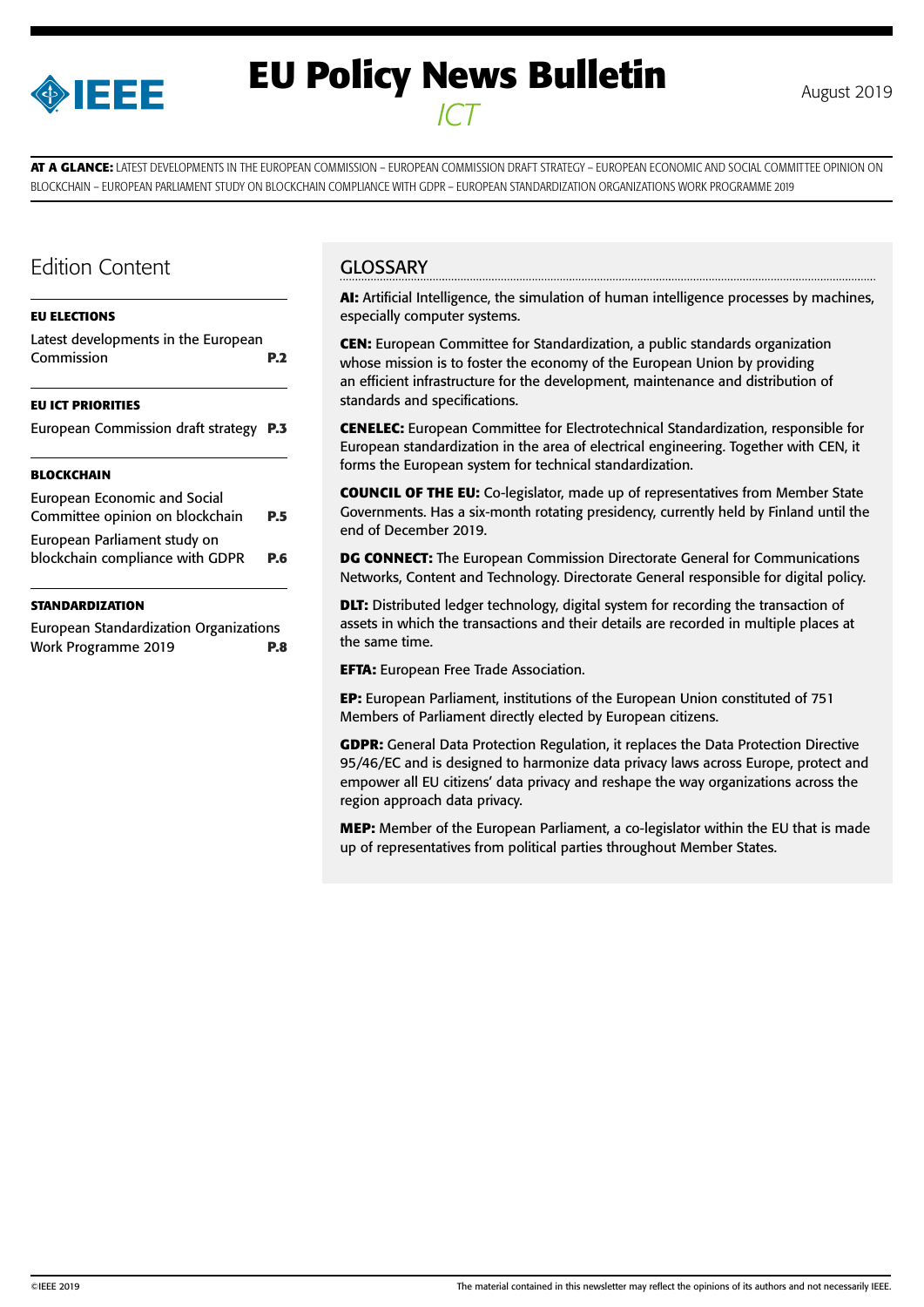#### <span id="page-1-0"></span>**EU ELECTIONS**

Latest developments in the European Commission **P.2**

#### **[EU ICT PRIORITIES](#page-2-0)**

| European Commission draft strategy P.3 |  |
|----------------------------------------|--|
|----------------------------------------|--|

#### **[BLOCKCHAIN](#page-4-0)**

| <b>European Economic and Social</b> |            |
|-------------------------------------|------------|
| Committee opinion on blockchain     | <b>P.5</b> |
| European Parliament study on        |            |
| blockchain compliance with GDPR     | P.6        |
|                                     |            |

#### **[STANDARDIZATION](#page-7-0)**

[European Standardization Organizations](#page-7-0)  [Work Programme 2019](#page-7-0) **P.8** EU ELECTIONS

# **Latest developments in the European Commission**



©Shutterstock

Over the past weeks, European Commission President-elect, Ursula von der Leyen, received nominations from Member States for Commissioner positions. As of the end of August 2019, 19 countries have submitted their candidate, out of which 9 are women and 12 are men. If Ms von der Leyen, is to honour her promise to have a gender balanced College of Commissioners, she will have to pressure remaining countries to designate more female candidates. Meanwhile, she began interviewing the nominees in order to allocate policy portfolios. In this exercise, she will need to take into consideration Member States' expressed preferences, while keeping a balance between different European regions, as well as political parties.

As of September 2019, Commissioner portfolios will be announced and the candidates will be submitted to a hearing in the European Parliament, where they will be questioned on the their future plans and their ability to take on the job. Hearings are expected to last until October 2019 and will be followed by a vote from the European Parliament on the new Commission as a whole. If endorsed, the Commission is to present its work programme. By November 2019, the new Commission should take office and resume legislative work.

Confirmed Commissioner candidates are the following:

- **Germany: Ursula von der Leyen -**President (F)
- • **France**: Sylvie Goulard (F)
- **Spain: Josep Borrell High** Representative for Foreign Affairs (M)
- **Denmark: Margrethe Vestager (F)**
- • **Netherlands**: Frans Timmermans (M)
- **Latvia**: Valdis Dombrovskis (M)
- **Bulgaria: Mariya Gabriel (F)**
- • **Slovakia**: Maroš Šefcovic (M)
- **Ireland: Phil Hogan (M)**
- • **Austria**: Johannes Hahn (M)

**(Source: Interel)**

- • **Estonia**: Kadri Simson (F)
- **Finland: Jutta Urpilainen (F)**
- • **Hungary**: Laszlo Trócsányi (M)
- **Luxembourg: Nicolas Schmit (M)**
- **Greece: Margaritis Schinas (M)**
- • **Croatia**: Dubravka Šuica (F)
- • **Slovenia**: Janez Lenarčič (M)
- • **Malta**: Helena Dalli (F)
- **Cyprus**: Stella Kyriakides (F)
- • **Belgium**: Didier Reynders (M)
- **Poland: Janusz Wojciechowski (M)**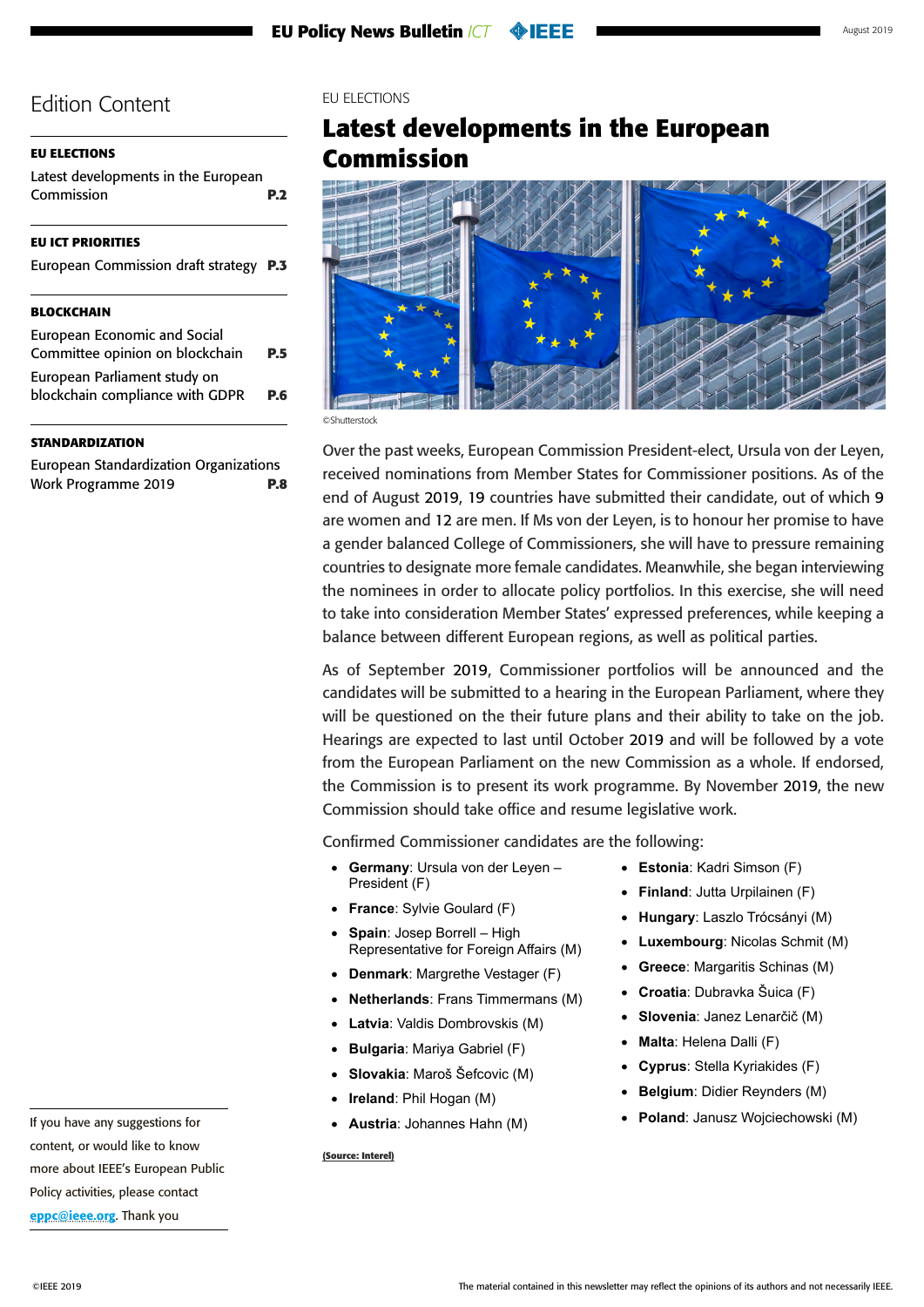### <span id="page-2-0"></span>**[EU ELECTIONS](#page-1-0)**

[Latest developments in the European](#page-1-0)  [Commission](#page-1-0) **P.2**

### **EU ICT PRIORITIES**

|  | European Commission draft strategy P.3 |  |
|--|----------------------------------------|--|
|  |                                        |  |

### **[BLOCKCHAIN](#page-4-0)**

| <b>European Economic and Social</b> |            |
|-------------------------------------|------------|
| Committee opinion on blockchain     | <b>P.5</b> |
| European Parliament study on        |            |
| blockchain compliance with GDPR     | P.6        |
|                                     |            |

### **[STANDARDIZATION](#page-7-0)**

[European Standardization Organizations](#page-7-0)  [Work Programme 2019](#page-7-0) **P.8**

### EU ICT PRIORITIES

# **European Commission draft strategy**



A leaked version of a [European Commission draft strategy](https://www.politico.eu/wp-content/uploads/2019/08/clean_definite2.pdf?utm_source=POLITICO.EU&utm_campaign=0691e86dfe-EMAIL_CAMPAIGN_2019_08_22_10_16&utm_medium=email&utm_term=0_10959edeb5-0691e86dfe-190351733) for the next five years has emerged, outlining possible initiatives across a range of policy areas. It includes information on three areas of interest for IEEE: Artificial Intelligence (AI), digital leadership and cybersecurity in banking.

### **AI regulatory framework**

The main problem to address here is the significant risk posed by AI for fundamental rights. Examples provided are decision making affecting citizens without a clear explanation, possibility of recourse or even a responsible person. This is not limited to the use of personal data.

The strategy foresees a single market legal instrument, providing clear and simple EU-wide rules and setting transparency obligations for the development and use of AI solutions. Impact assessments on fundamental rights will also be mandated. These horizontal rules will allow room for sector- and application-specific initiatives, as well as voluntary measures. An independent and appropriately resourced oversight and technical assistance system will also be set up.

The framework should be adaptive and able to respond to emerging challenges, while questions of liability, robustness and safety will be addressed in impact assessments. The EU's stated ambition is to set the world standard for AI regulation.

These issues are in line with the Commission's work on AI to date and reflect points made in various documents, such as the Communication on AI of April 2018, the AI ethics guidelines of April 2019 and the Policy and Investment Recommendations of June 2019.

### **Digital leadership**

EU industry is currently unable to independently guarantee the supply of key digital technologies, despite strong EU presence in some parts of the digital supply chain. The European Commission will present a package of "focused, high-impact projects", which will be proposed in the first semester of 2020. These will aim at reinforcing industrial competitiveness and technology leadership in the digital supply chain. This issue goes beyond the competitiveness of the tech sector, as capabilities in key technologies are detrimental to the success of industries across the board. The document also acknowledges the need for substantial capital investment and the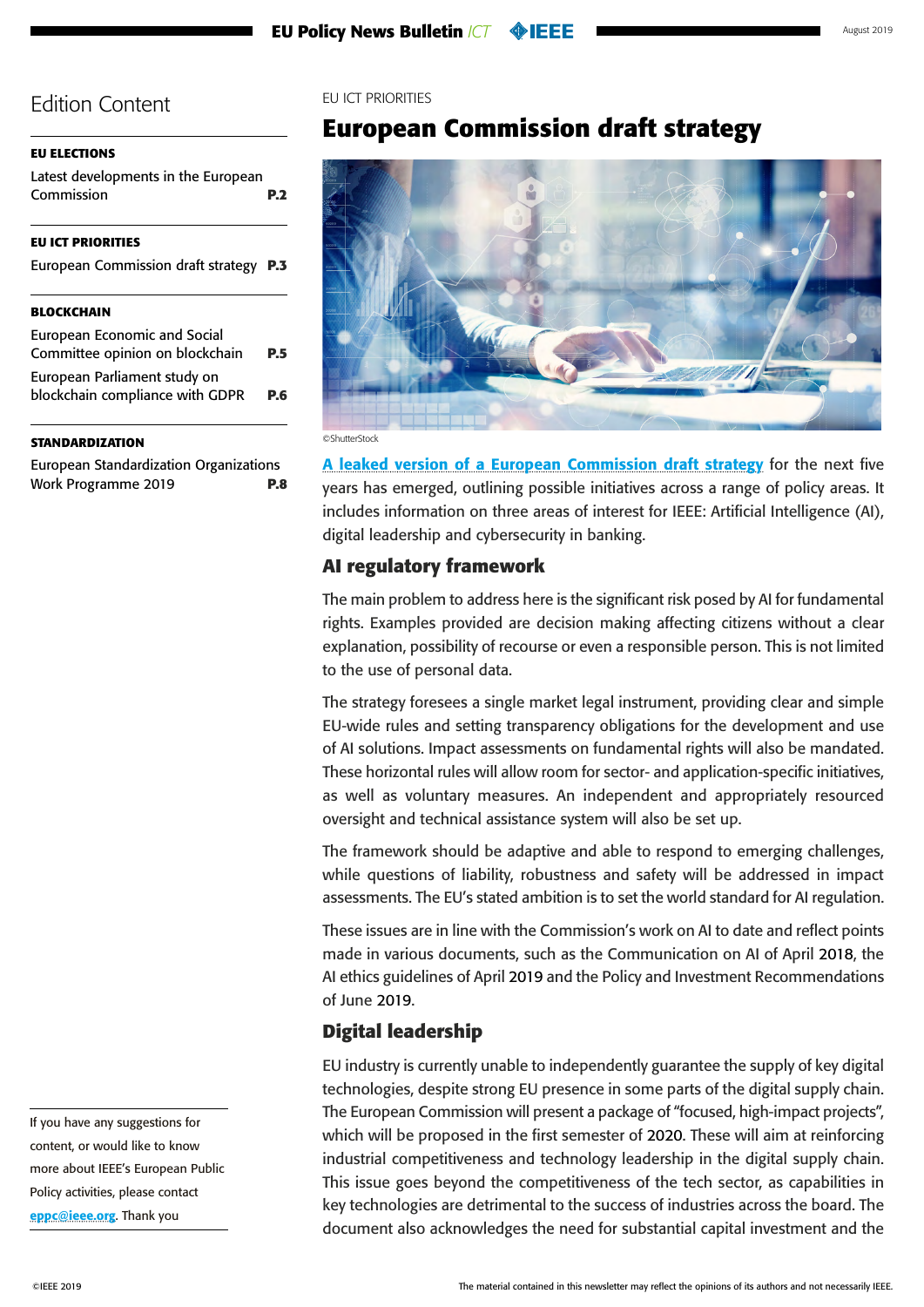### **[EU ELECTIONS](#page-1-0)**

[Latest developments in the European](#page-1-0)  [Commission](#page-1-0) **P.2**

### **[EU ICT PRIORITIES](#page-2-0)**

| European Commission draft strategy P.3 |  |  |
|----------------------------------------|--|--|
|                                        |  |  |

### **[BLOCKCHAIN](#page-4-0)**

| <b>European Economic and Social</b><br>Committee opinion on blockchain | <b>P.5</b> |
|------------------------------------------------------------------------|------------|
| European Parliament study on<br>blockchain compliance with GDPR        | <b>P.6</b> |

### **[STANDARDIZATION](#page-7-0)**

[European Standardization Organizations](#page-7-0)  [Work Programme 2019](#page-7-0) **P.8**

"concentration of digital markets around a few non-European companies which benefit from large home markets and strategic public policy".

This action appears to be the top priority of the new Commission and among the first ones to be delivered. It is also linked to the wider industrial policy debate that took place in the last couple of years of the previous Commission.

### **Cybersecurity in banking**

The Commission believes that existing horizontal cybersecurity activities only partially address financial services, who need specific and better integrated actions across the EU due to their importance and the "exponentially increasing cyber risks". The main objective is to strengthen the cybersecurity and resilience of financial market participants and infrastructures across the EU. Action in this field will cover: requirements for ICT security and risk management; sectoral cybersecurity reporting requirements, direct oversight or supervision of third party providers, cyber resilience testing framework.

It is noted that DG FISMA's cyber team is currently working on the outline of such an initiative which should be preceded by an impact assessment and public consultation. This project can be launched in the first year of the new Commission.

**(Source: European Commission and Interel)**

If you have any suggestions for content, or would like to know more about IEEE's European Public Policy activities, please contact [eppc@ieee.org](mailto:eppc%40ieee.org?subject=). Thank you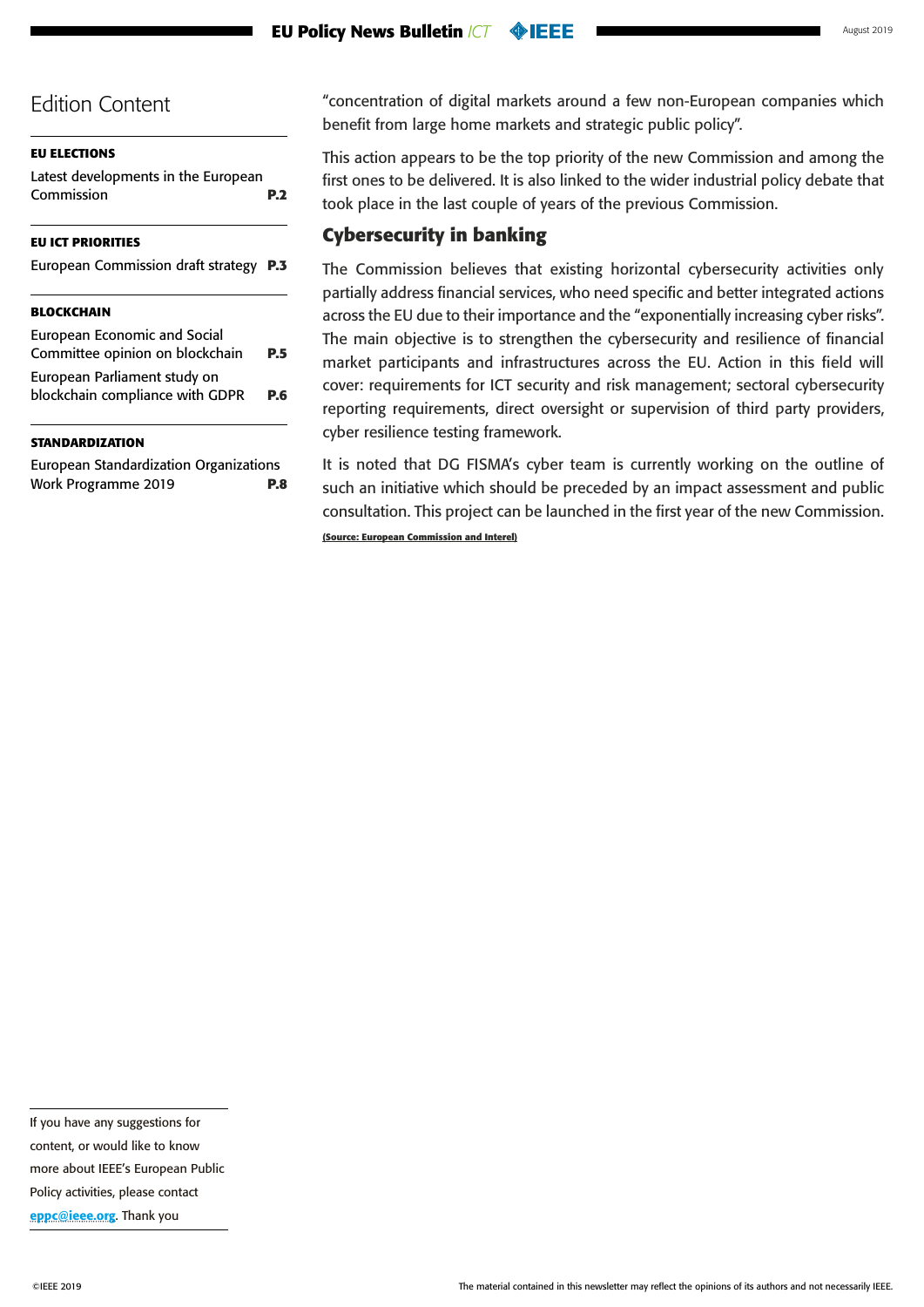#### <span id="page-4-0"></span>**[EU ELECTIONS](#page-1-0)**

[Latest developments in the European](#page-1-0)  [Commission](#page-1-0) **P.2**

#### **[EU ICT PRIORITIES](#page-2-0)**

| European Commission draft strategy P.3 |  |  |  |
|----------------------------------------|--|--|--|
|----------------------------------------|--|--|--|

#### **BLOCKCHAIN**

| <b>European Economic and Social</b> |            |
|-------------------------------------|------------|
| Committee opinion on blockchain     | <b>P.5</b> |
| European Parliament study on        |            |
| blockchain compliance with GDPR     | P.6        |
|                                     |            |

#### **[STANDARDIZATION](#page-7-0)**

[European Standardization Organizations](#page-7-0)  [Work Programme 2019](#page-7-0) **P.8** **BLOCKCHAIN** 

### **European Economic and Social Committee opinion on blockchain**

The European Economic and Social Committee (EESC), a consultative body of the European Union (EU), released an [own-initiative opinion](https://webapi2016.eesc.europa.eu/v1/documents/EESC-2019-00522-00-00-AC-TRA-EN.docx/content) on Blockchain and Distributed Ledger Technology (DLT).



©Shutterstock

The opinion, called *'Blockchain and distributed ledger technology as an ideal infrastructure for Social Economy'* highlights that Blockchain can have multiple applications in the social economy, as it has great social, cultural, political and economic potential, but must not create a new "digital economy elite" resulting from the concentration of data and technological networks. It adds that since this technology uses chains that can be created irrespective of national borders, EU regulation makes sense. The large investments required call for coordinated, structured European action, mainly to avoid the risk of data concentration.

For background, in 2018 the European Commission proposed to develop a **[European Blockchain Partnership,](http://mmail.dods.co.uk/wf/click?upn=ylTnCxh9zvUxpjPh46TRxGJd0LU9-2Ff6yX0dBT0jSsISZTgF4ecyYLzBCR73BdhFUK2fsxMWiI38fQJXWtArcjE5Gcp14tB3xkrJ-2Fpt2icGDkxW4BzchW8OVcGgDWlxBsGiJPeckA47a2BPBJle7-2BRA-3D-3D_UTEA2Ss2d4pXoYzH3oOx4q-2FxGBF1Wt1ClHXwhMG6fAW52WMeMbINV7VgT319Af-2B0xW7G7aF0E9zL-2BSg1zdqVEAWjTy115NfTLh83Efx48ntE8nbOmZpeHI4uLMLkatHgy5ukHC47ywUwcWB20pbKxJjdz7zQ5c-2FuH3mGn4-2BUfDt2PLtCyvk605-2BQmpJzqP98gRdQzVIs24IvM19RVp448txhRMVkev3mdn1uKy8gtD0-3D) triggering the creation of the EU Blockchain** [Observatory and Forum](http://mmail.dods.co.uk/wf/click?upn=dYp8rVhQxtCbE2VSlRzwOwNxm7LS2rZ5g-2FDbosShnvCewkwgr60eXayZw5Otr68W_UTEA2Ss2d4pXoYzH3oOx4q-2FxGBF1Wt1ClHXwhMG6fAW52WMeMbINV7VgT319Af-2B0xW7G7aF0E9zL-2BSg1zdqVEKSAKyAjZqVb-2Bjiw-2Bt118gQoO-2FUCly6ogAhZwf8hJbJFavjqY4XH3dzD-2F0V1nd8cxoKwcDBXwnvqBX42vLR6SpnWiCUviVI7xeYfWQ0WPI84Qap-2Fk-2FL51RS6KYCjWSq9JwxGYeKMpV-2BopuUcnLyOR00-3D), which has already published a number of thematic **[reports.](http://mmail.dods.co.uk/wf/click?upn=dYp8rVhQxtCbE2VSlRzwOwNxm7LS2rZ5g-2FDbosShnvBj80YOejln0h-2B1lm06L5GT_UTEA2Ss2d4pXoYzH3oOx4q-2FxGBF1Wt1ClHXwhMG6fAW52WMeMbINV7VgT319Af-2B0xW7G7aF0E9zL-2BSg1zdqVEFRnuJcpy4by9cZTkLse-2F7jgms8Z-2F4Odcdf8cJNH37DBTv-2F4hLkx-2FpiGAU0y3fzmzhjSezo2iCI-2BZi55wSOtILtfUifrRMAXMC4suJ4vTDxbjRNsxqev9F2qw8HhgJVVEYnk16yCoM-2FaVW-2FQHEy8HOI-3D)** Furthermore, the EESC is currently working on a report on **Blockchain** [and the single market](http://mmail.dods.co.uk/wf/click?upn=dYp8rVhQxtCbE2VSlRzwOzrs1u72hTVyX7JTOZVcE6gQWY3IuZCBVvP5CluN5rRG8cHMTdsqgjTsynx-2FyjvwrIEXRz9juULxZMgXhiqqy3o9-2BzDkzOMjdd0rb8IZ1z7rvpG9Db6mleDjxsTKt-2BH9IdGBlFqcdVSrUftMBAZ8i1jtsaKglAOskIjaNcaw1E-2Bw5w7IThou6crecPawfHOilg-3D-3D_UTEA2Ss2d4pXoYzH3oOx4q-2FxGBF1Wt1ClHXwhMG6fAW52WMeMbINV7VgT319Af-2B0xW7G7aF0E9zL-2BSg1zdqVEJfoCvTZCVG40KyAsrIUo0hBRxEmS9PaHjLVfxMBQZIT7RnEsilb3srYWFJeMUd-2FnmfeK-2F0vae8COT2HYRnEE7fCYzblIH-2B6fzrVenfXENJMB3aCu8D9H-2FI5XqrSMw8jWt4QnH9sfWcfHaiGx86-2BIsU-3D), due to be finalised in October 2019.

The EESC has drawn up a list of possible applications for blockchain and DLT that might be of interest, including:

- • **Authenticating activities** carried out at a distance by associations and cooperatives working in education and training or entertainment, or staging artistic and intellectual productions;
- **Certificating skills**, ensuring the security of qualifications and diplomas in digital format:
- **Making intellectual property rights and copyright clearer and more certain**, establishing "smart contracts" for the transfer of content;

Offering secure telemedicine and e-care systems. A huge number of social economy organisations are involved in health care and social assistance located in close proximity to the people needing them, including in decentralised areas where this application could have a considerable impact on people's quality of life;

**(Source: European Economic and Social Committee)**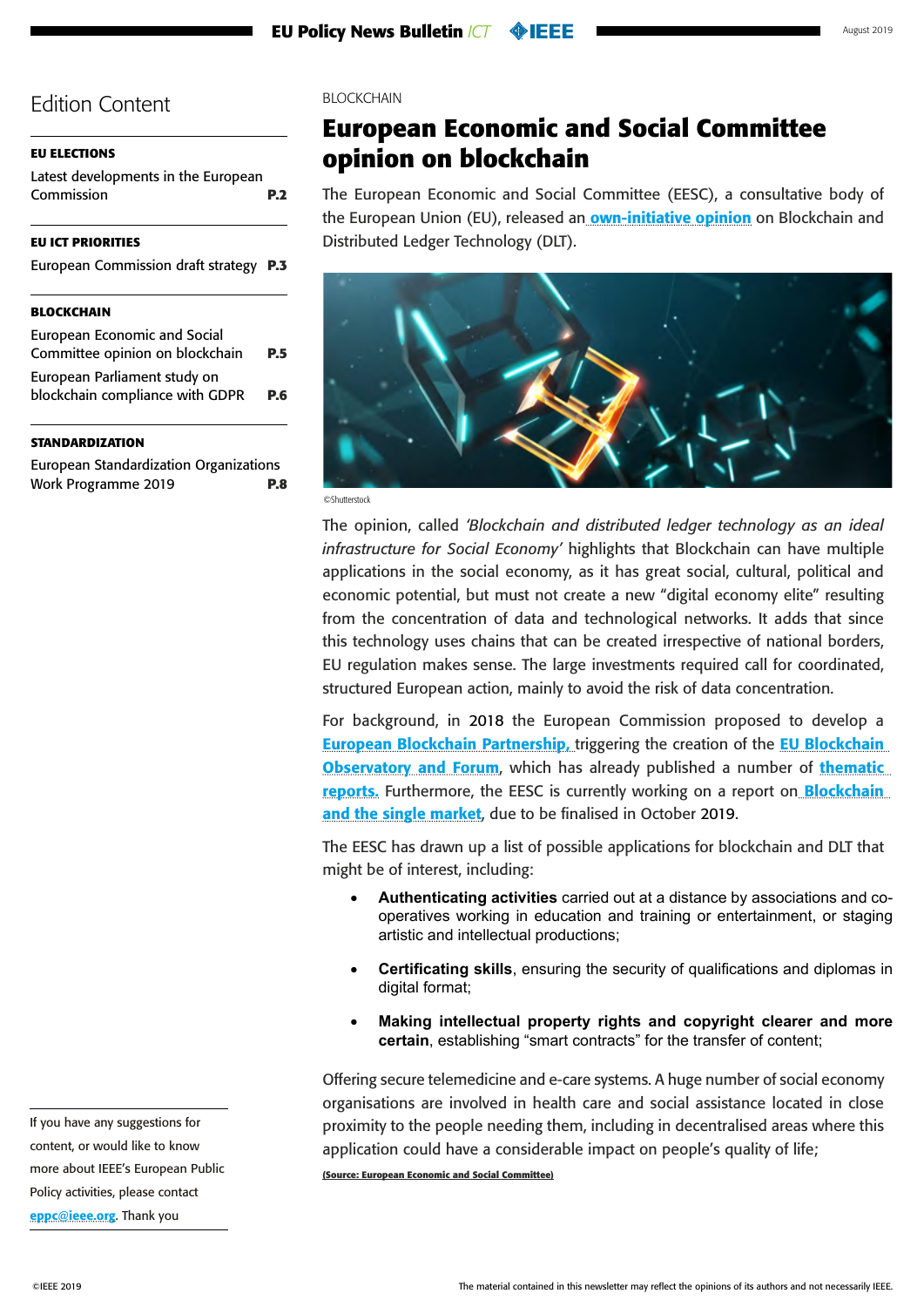### <span id="page-5-0"></span>**[EU ELECTIONS](#page-1-0)**

[Latest developments in the European](#page-1-0)  [Commission](#page-1-0) **P.2**

### **[EU ICT PRIORITIES](#page-2-0)**

| European Commission draft strategy P.3 |  |  |
|----------------------------------------|--|--|
|                                        |  |  |

### **[BLOCKCHAIN](#page-4-0)**

| <b>European Economic and Social</b><br>Committee opinion on blockchain | <b>P.5</b> |
|------------------------------------------------------------------------|------------|
| European Parliament study on                                           |            |
| blockchain compliance with GDPR                                        | P.6        |

### **[STANDARDIZATION](#page-7-0)**

[European Standardization Organizations](#page-7-0)  [Work Programme 2019](#page-7-0) **P.8** **European Parliament study on blockchain compliance with GDPR** 



©Shutterstock

On  $5<sup>th</sup>$  August 2019, the European Parliament published a [study](https://www.europarl.europa.eu/RegData/etudes/STUD/2019/634445/EPRS_STU(2019)634445_EN.pdf) on the tensions between blockchains and the European Union's General Data Protection Regulation (GDPR), as there appears to be significant tensions between the very nature of blockchain technologies and the overall structure of data protection law. Whereas, the GDPR is based on an underlying assumption that in relation to each personal data point there is at least one data controller, blockchains make the allocation of responsibility and accountability burdensome. Furthermore, although the GDPR is based on the assumption that data can be modified or erased where necessary to comply with legal requirements, blockchains render the unilateral modification of data purposefully onerous in order to ensure data integrity and to increase trust in the network.

The study concludes that the relationship between blockchain and the GDPR legal framework cannot be determined in a general manner but must rather be determined on a case-by-case basis. On the other hand, it also highlights that this technology could offer distinct advantages that might help to achieve some of the GDPR's objectives.

The first policy option is for the EU to provide **regulatory guidance**, because there is currently a lack of legal certainty as to how various elements of European data protection law ought to be applied in the blockchain context. Almost one year after the GDPR became binding, many pivotal concepts remain unclear, such as anonymisation or (joint-) data controllers. Moreover, an attempt to map the regulation to blockchain technologies reveals broader uncertainties regarding the interpretation and application of this legal framework. Therefore, it is suggested that supervisory authorities coordinate action with the European Data Protection Board to draft specific guidance on the application of the GDPR to blockchain technologies.

The second policy option is for the EU to **support codes of conduct and certification mechanisms.** As a technologically-neutral legal framework, the GDPR was designed to enable its application to any technology. Codes of conduct and certification mechanisms, which are designed in a co-regulatory spirit between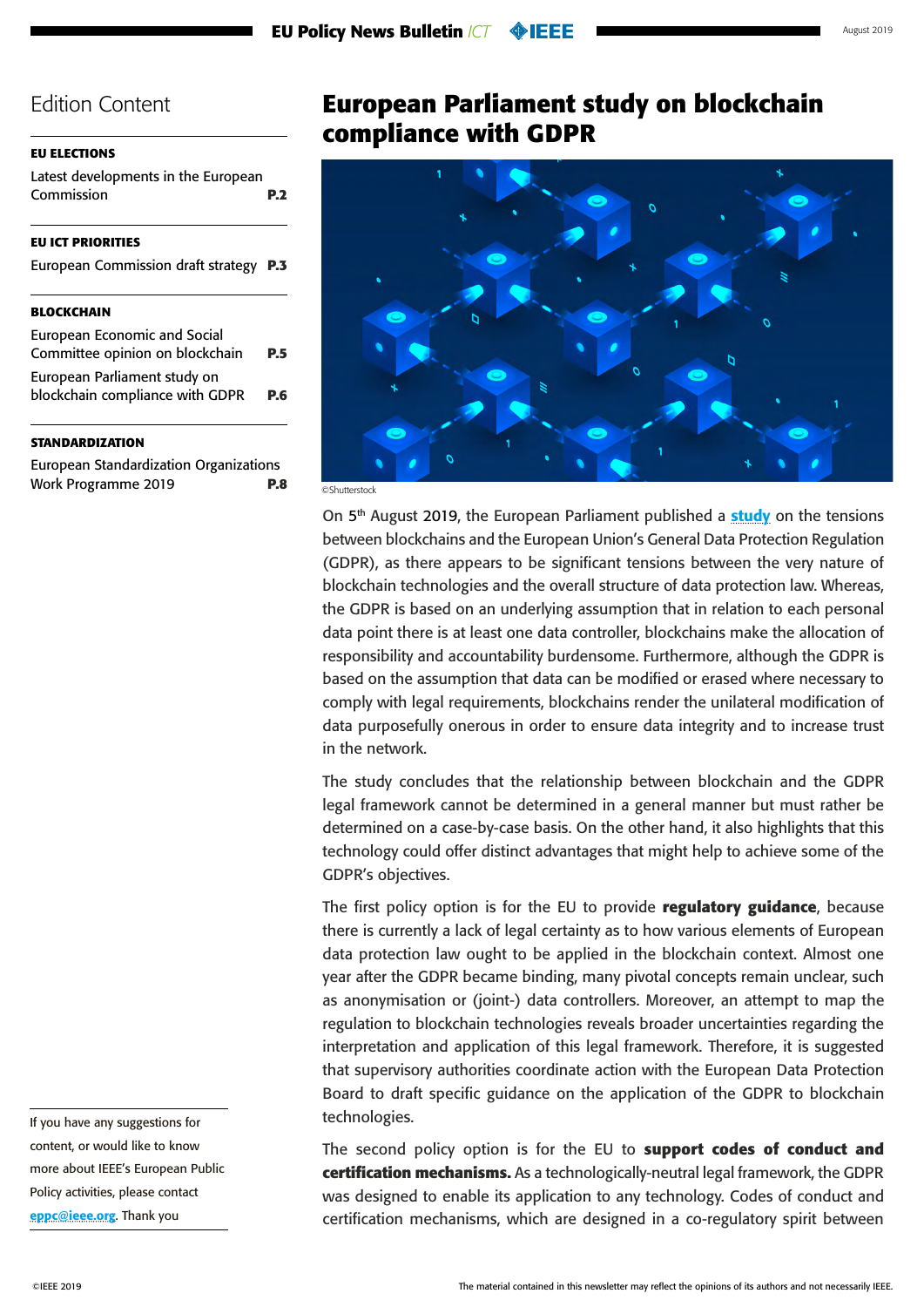#### **EU Policy News Bulletin** *ICT* **OEEE**

### Edition Content

| EU ELECTIONS<br>Latest developments in the European<br>Commission      | <b>P.2</b> |
|------------------------------------------------------------------------|------------|
| EU ICT PRIORITIES                                                      |            |
| <b>European Commission draft strategy</b>                              | <b>P.3</b> |
| BLOCKCHAIN                                                             |            |
| <b>European Economic and Social</b><br>Committee opinion on blockchain | P.5        |
| European Parliament study on<br>blockchain compliance with GDPR        | P.6        |

#### **[STANDARDIZATION](#page-7-0)**

[European Standardization Organizations](#page-7-0)  [Work Programme 2019](#page-7-0) **P.8** regulators and the private sector, could lay down principles designed to ensure that the principles of European data protection law are upheld where personal data is processed. This has, for instance, been achieved in relation to cloud computing.

The third policy option is for the EU to invest in **research funding**. In some cases there are technical limitations to compliance, therefore, solutions could be found by means of interdisciplinary research, devising both technical and governance remedies and experiments with blockchain protocols that could be compliant by design.

**(Source: European Parliament)**